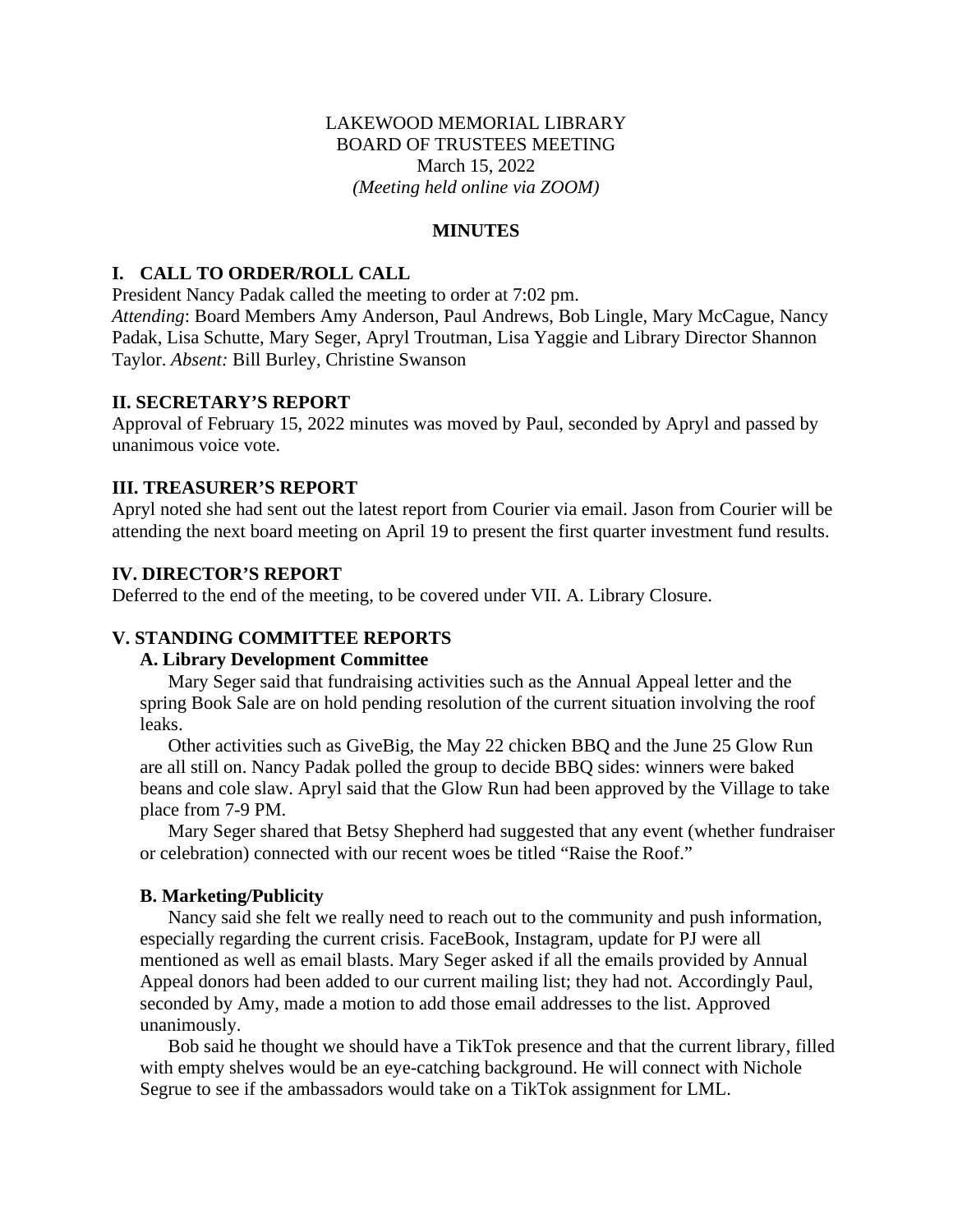Mary Seger will also write a letter from the board to be posted on the website and emailed out to our list, being as clear and transparent as possible about our current situation, even if some elements are still unresolved and up in the air.

#### **C. Personnel**

Amy made a motion, seconded by Lisa Yaggie, and unanimously approved by all, to offer Melanie Smith the opportunity to take on bookkeeping responsibilities in addition to her current work load.

The bookkeeping duties would be presented as an add on task, not incorporated into her job description. The duties would increase Melanie's hours from 22 to 24 a week and provide additional compensation of \$1.25 per hour, for a total hourly wage of \$15.

Nancy announced that Bill Burley will be leaving the board in June. Lisa Yaggie announced that she too will be resigning from the board in June. Joan Erickson and Lisa Stahlman-Colby were suggested as possible candidates. Paul will sound out Joan.

### **D. Grounds and Facilities**

Related issues will be addressed under VII. A. Library Closure

#### **E. Strategic Plan**

No report

**F. Finance**

No report

**G. Education and Outreach** No report

#### **VI. OLD BUSINESS**

### **A. Policy Review**

### **i. Collection Development**

Paul made a motion, seconded by Amy to add "sexual orientation" to the Censorship copy. Unanimously approved.

### **ii. Reconsideration of Library Materials**

Mary Seger made a motion, seconded by Paul, to state that the board had reviewed and reapproved this policy. Unanimously approved.

### **iii. Library Use Policy**

Nancy said that this is still a work in progress.

#### **B. 259**

Nancy said that although our original plan was to go for additional 259 funding in the May 2023 vote, she now does not believe this is a reasonable option and we should defer until May 2024. Shannon assured the board that the budget will work at the current 259 funding level in 2023. Lisa Yaggie recommended that Shannon talk to Katie Smith to make sure each library knows what the other is doing with respect to 259.

There was a brief discussion about the need we now have to reestablish our community connections and build our profile back up. Nancy suggested forming a committee of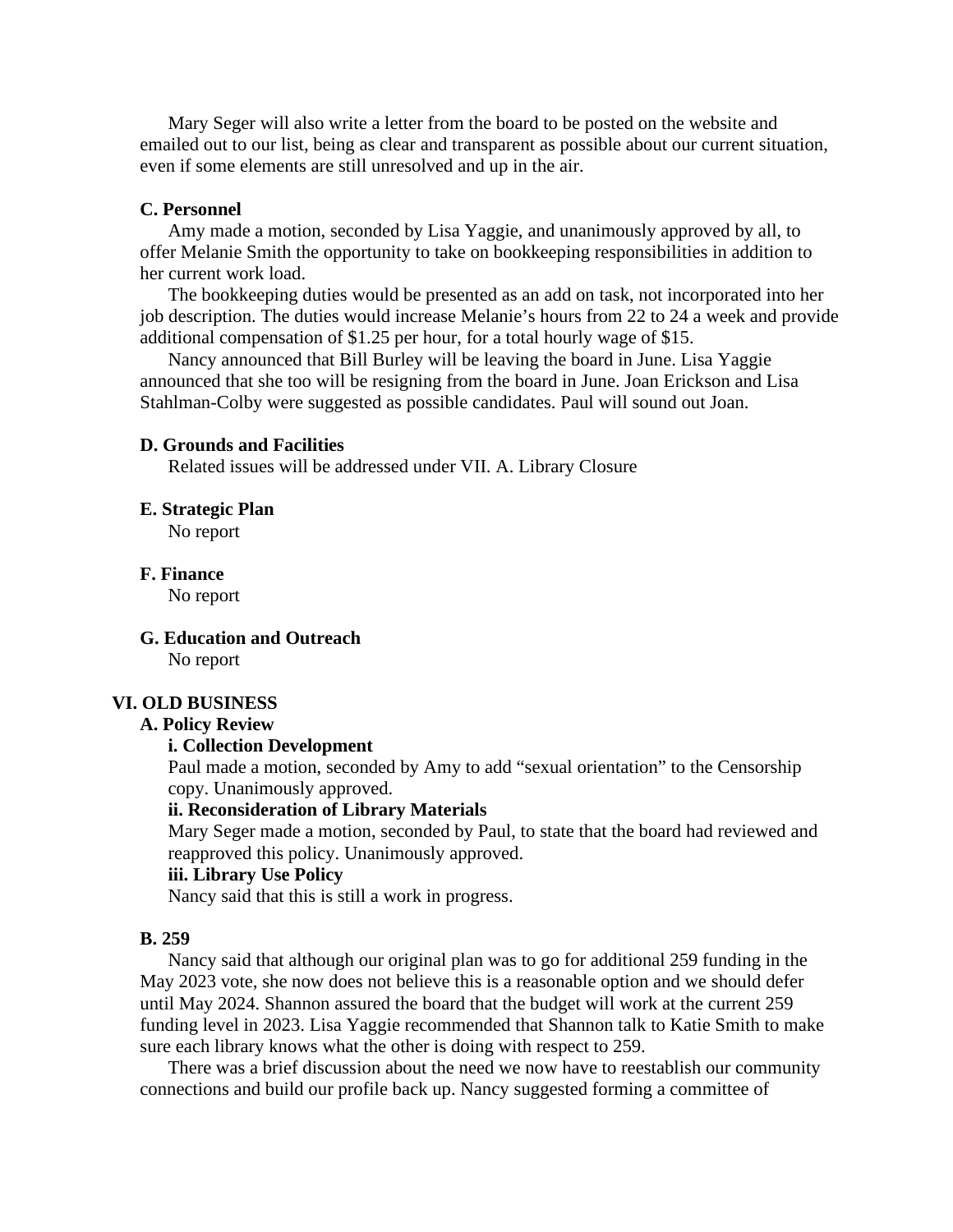community members to advise us. Mary Seger suggested a possible name of Community Relations Committee.

### **VII. NEW BUSINESS**

### **A. Library Closure**

## **i. Update on Repairs**

Shannon took the board on a **virtual tour of the library,** pointing out the areas where leaks had occurred, noting ceiling and carpet problems. She also said that new leaks had appeared after the original incident. She showed us a sample of a composite wood-look flooring material for which she has a quote of \$14,000 to refloor the entire library (exclusive of installation). Board members can call her cell to arrange a time to come into the library to look at the **floor sample** in person.

**Three roofing companies – Jamestown Roofing, A.W. Farrell and Klopp Construction** – have all looked at the roof and come up with three different possible explanations. Shannon said she is meeting with a **structural engineer on March 16** and we should have his report by the end of the week. Depending on what the report says, we may have to repair/replace the roof, repair/replace the ceiling, move/replace the HVAC system and replace the carpeting. If we question his report and feel it is not completely unbiased, we have the option to pay for a second opinion (likely no more than \$400). Brandon Maggio of Stone Hill is going to serve as our general contractor and will be monitoring the structural engineering reports.

Shannon also reported the difficulties she has had working our insurance company. After she complained about the unprofessional conduct of our first adjustor, we were assigned a new one.

Once we know what needs to be done, we need to determine how to pay for it. Insurance will cover some costs, but if we feel we need to do more, we can apply for a **NYS construction grant** which funds 75% of construction costs. Currently, we have one that was awarded for renovation of the three library bathrooms. However, Jan DeKoff says that we can add on to that grant, as long as we put our request in by **the deadline of March 31.** Apparently, there is a considerable amount of leftover grant money for which we could qualify. These grants don't cover repairs but would, for example, cover complete roof replacement and/or replacement of the HVAC system (which would also eliminate the ductwork and 4 massive return air pillars which clutter the library).

We also have the **option to tap into our investment funds** but need to determine exactly what funds are restricted. Paul believes the only restriction ever placed on funds is that they be used for capital improvements so that would not be a problem.

Nancy praised Shannon at the end of her presentation for keeping on top of all the many moving parts!

#### **ii. Staff Pay**

After an extended discussion, it was determined to continue paying the staff at their current levels until we have a timeline for repairs and know exactly how much longer the library must remain closed. **We will make a final decision at a special board meeting on March 31 at 5:30 pm.** The only agenda item will be staff pay.